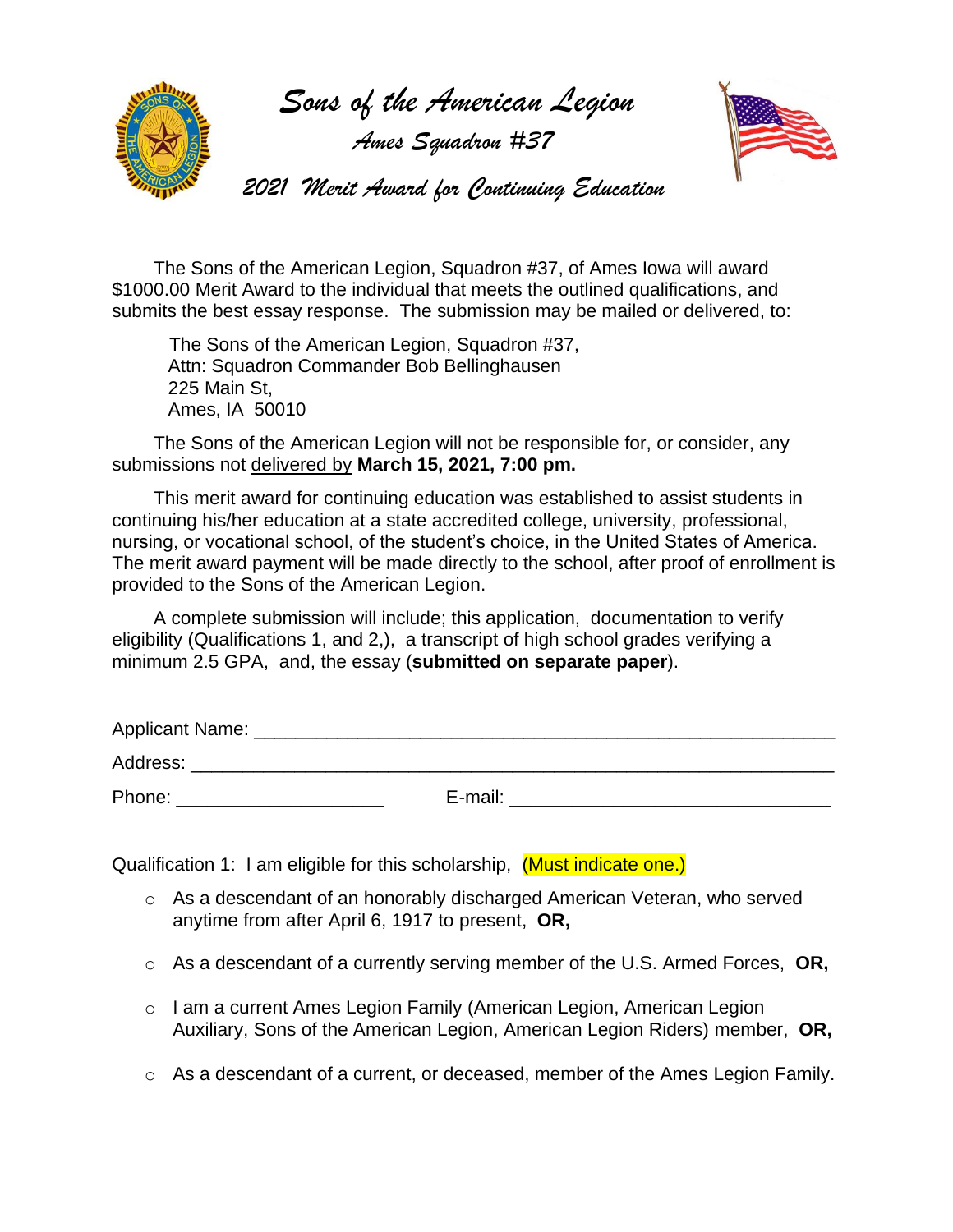Qualification 2: I am a senior, (Must indicate one.)

- o At Ames High School, **OR,**
- o At Gilbert High School, **OR,**
- o I am home schooled, and reside within the Ames or Gilbert school districts, **OR,**
- $\circ$  I do not attend or live within the Ames or Gilbert school districts, but qualify as a current member, or descendant of a current, or deceased, member of the Ames Legion Family.

Essay Requirements:

 Below are listed 3 current topics related to the US Constitution, Americanism, and Patriotism. The essay must include two of the three topics, your choice. Begin each part of the essay with a position statement. In other words, how do YOU feel about the topic. Then defend, or justify your position.

 Keep in mind, the Legion Family is apolitical. We have democrats, republicans, conservatives, and liberals in our family. We want to read your opinions and thoughts, not what you think we want to hear. There is no minimum, or maximum length for the essay. Essays will be judged on how well you state your position, and how well you defend, or justify, your position. Not the position itself.

 Your essay should be typed, using a minimum of 14 point font, and double-spaced. Do not put your name or any other type of identifier on your essay. To avoid any type of bias, when your submission is received, the submission envelop and your essay will be marked with a matching number by the Merit Award Administrator. Only the Merit Award Administrator will know who submitted each essay, until the judging committee has made their decision.

The three topics are:

Gun Control – How do we balance citizen's rights while protecting the citizens?

Term Limits – Under the Constitution, the President is only allowed to serve two terms, a maximum of ten years. Should the Constitution be amended to include other Congressional elected offices?

The National Anthem – Should political statements or demonstrations be allowed during the playing of the national anthem?